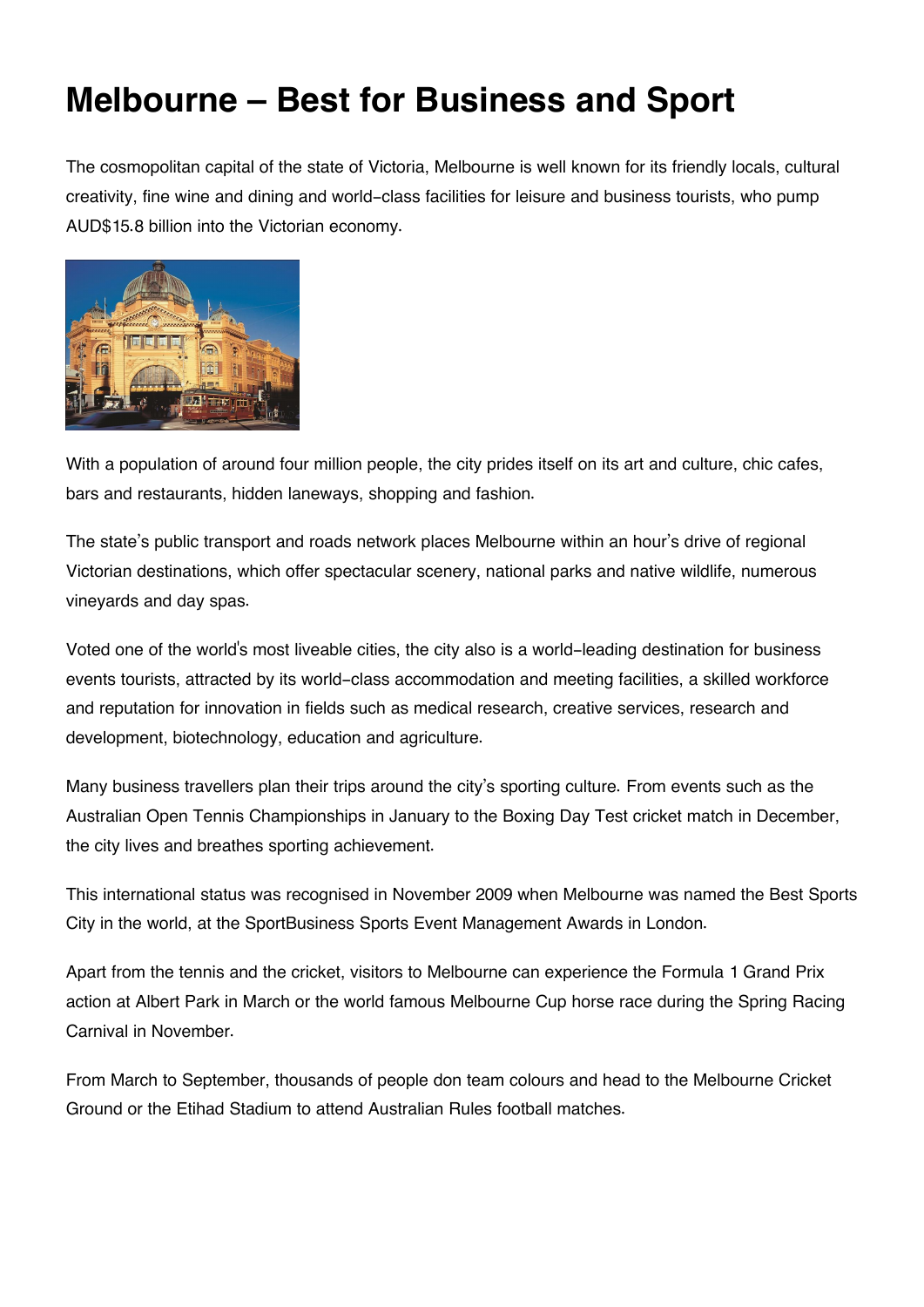

There is soccer, basketball, hockey, netball, swimming, surfing at the famous Bells Beach and much more.

The city's sporting infrastructure is unsurpassed. The addition of the new AUD\$268 million Melbourne Rectangular Stadium makes Melbourne the only city in the world to boast three retractable roof stadiums. The venue will accommodate more than 30,000 spectators and will be home to the Melbourne Victory soccer team and the city's rugby league heroes, Melbourne Storm.

HiSense Arena offers state-of-the-art facilities and hosts cycling, tennis, basketball matches and concerts, while the new AUD\$58 million National Ice Sports Centre in the Docklands precinct will host a range of elite ice sports events and provide a recreational hub for winter sports enthusiasts, when it opens later this year.

And Victoria's championship golf courses have hosted the likes of Greg Norman, Robert Allenby and Tiger Woods. Woods recently won the Australian Masters tournament at Kingston Heath Golf Course, while the prestigious Presidents Cup returns to Royal Melbourne Golf Course – rated the sixth best course in the world – in November 2011.

Recently, Melbourne's business events industry have focused on increasing delegate numbers at business events, and delivering greater value for money through investment in time and money-saving technology.

This is particularly evident in the new, state-of-the-art Melbourne Convention Centre, which is one of the best equipped centres in the world. The convention centre, which has a 6-Star Green Star energy rating, has a 5,553 seat plenary hall, 32 meeting rooms, a grand banquet room, foyer for 8,400 guests, sophisticated audio visual and communications technology and is within five minutes walk from the five major convention hotels.

With more than 40,189 rooms in Victoria – 15,100 of them in the City of Melbourne – there is no shortage of accommodation for business and leisure travellers, ranging from prestigious five-star hotels, ecofriendly hostels to funky boutique properties and serviced apartments.